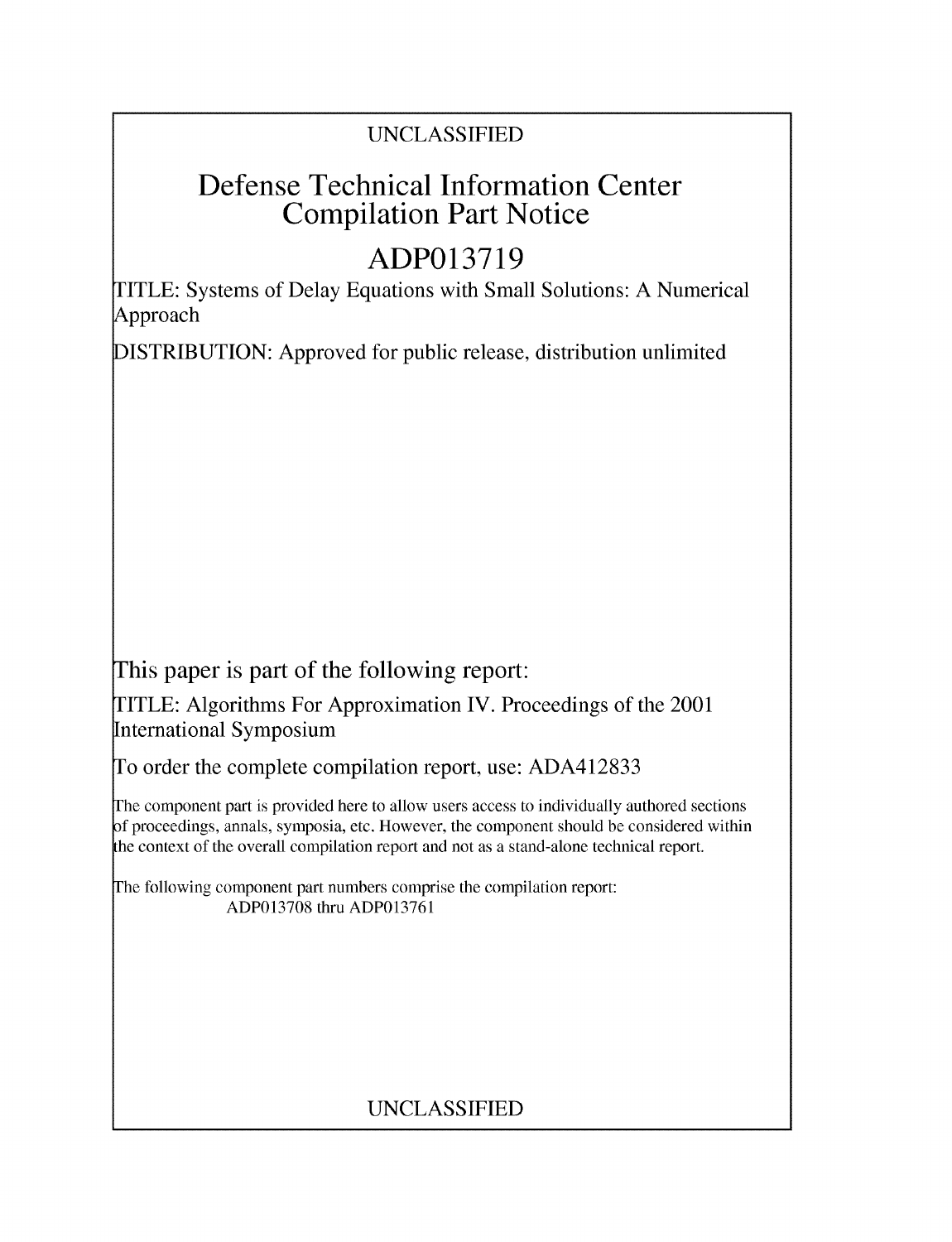# Systems of delay equations with small solutions: a numerical approach

#### Neville **J.** Ford and Patricia M. Lumb

*Chester College, Parkgate Road, Chester, CH1 4BJ, UK.* njford0chester ac. uk, P.Lumb@chester.ac.uk

#### Abstract

We consider systems of delay differential equations of the form

$$
y'(t) = A(t)y(t-1)
$$

where  $y \in \mathbb{R}^n$  and  $A : \mathbb{R} \to \mathbb{R}^{n \times n}$ . We investigate whether a numerical method can be used to determine whether or not the equation has so-called small solutions. Our work builds on recent analysis and experimental work completed in the scalar case and we are able to conclude that, at least when  $A$  is a suitable periodic matrix, one can predict small solutions by using a numerical approximation scheme of fixed step length.

#### **<sup>1</sup>**Introduction and basic theory

The analysis of delay differential equations, both analytically and numerically, is wellestablished. One distinctive feature is that even a scalar delay differential equation is an infinite dimensional problem. For, if  $x$  satisfies

$$
y'(t) = b(t)y(t-1) \tag{1.1}
$$

the initial conditions that need to be specified take the form

$$
y(t) = \varphi(t), \quad -1 \le t \le 0. \tag{1.2}
$$

This infinite dimensionality has two significant implications for us:

- $(1)$  the dimension of a system of delay equations is the same as the dimension of a scalar delay equation, and
- (2) the range of dynamical behaviour among solutions of delay equations is far wider than would be the case for ordinary differential equations.

In the present paper we are investigating an infinite dimensional property (that of possessing small solutions) where the analysis and results for systems needs to be presented quite separately from those for scalar equations because there are some interesting and distinctive features.

One way in which delay equations may be analysed is to view the solution operator as a dynamical system. The dimension of the dynamical system then inherits the infinite dimensionality of the delay equation itself. Small solutions (those that satisfy  $x(t)e^{\alpha t} \rightarrow 0$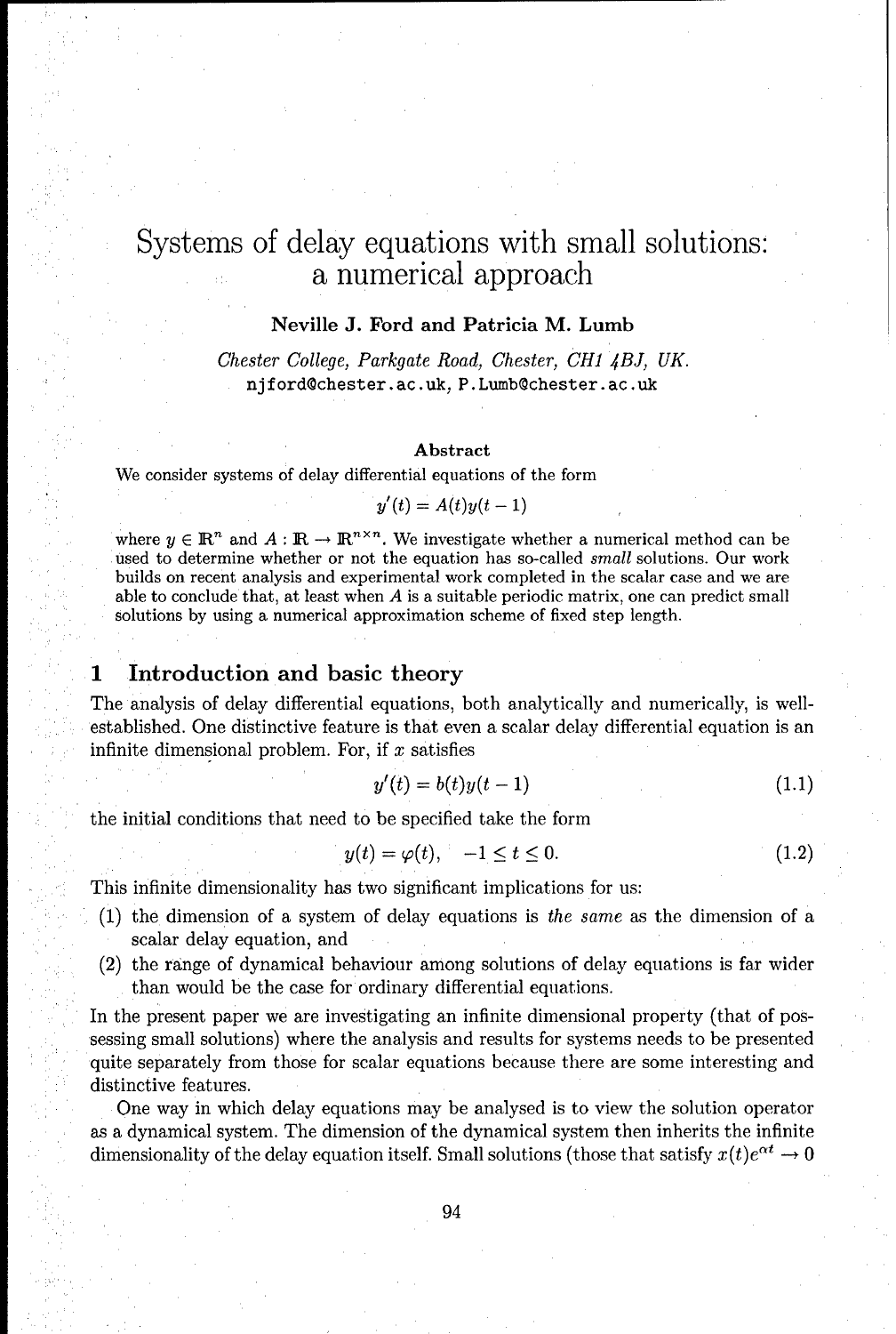#### *Systems of* delay equations with small *solutions* 95

as  $t \to \infty$  for all values of the parameter  $\alpha$ ) can arise in these infinite dimensional problems but would not be observed in finite dimensional equations. They are important because, when a delay equation has small solutions, the eigenfunctions and generalised eigenfunctions of the solution map do not form a complete set. This means that some standard analytical results do not hold and that particular care must be taken in solving and analysing the equation.

The easy detection of problems that have small solutions is still, in general, open, but we have seen [4, 5] that the use of a numerical approximation scheme can lead to good insights. Here we approximate the delay differential equation using a simple numerical scheme with fixed step length and then consider the spectrum of the resulting solution map.

In recent work (see, for example [3, 5]) the scalar case has been considered with some success. We have been able to see that, for the equation  $(1.1)$  with b periodic of period 1, we can detect the existence of small solutions by exploring the (finitely many) eigenvalues of the numerical scheme. We also found that it was not necessary to use a sophisticated numerical scheme for the investigation and this has justified us in focussing on the trapezium rule as the numerical method in this paper.

For the scalar case  $(1.1)$  it is known (see for example  $[4, 5]$ ) that, when b satisfies the periodicity condition  $b(t) = b(t-1)$ , then non-trivial small solutions arise if and only if the function b changes sign. For the vector-valued case we can give a theorem, recently proved by Verduyn Lunel ([11]).

Theorem **1.1** *Consider the* equation

$$
y'(t) = A(t)y(t-1), \text{ where } A(t) = A(t-1), \tag{1.3}
$$

and where  $y \in \mathbb{R}^n$ . The equation has small solutions if and only if at least one of the eigenvalues  $\lambda_i$  satisfies, for some  $\hat{t}$ ,

$$
\Re \lambda_i(\hat{t}-) \times \Re \lambda_i(\hat{t}) < 0, \lambda_i(\hat{t}) = 0. \tag{1.4}
$$

Remark 1.2 *We shall describe the property* (1.4) *using the words* an eigenvalue *passes through the origin. We* note that, even for real matrices A, *the* eigenvalues may be complex and it could *be* that a pair *of* complex conjugate eigenvalues *will cross the* y-axis away from the origin. In *this case the* equation has small solutions *only if there is* some *other crossing of the y-axis* by an eigenvalue where *the crossing does* take place at *the* origin.

### 2 Numerical methods and systems of order two

All the important relevant features of systems of delay equations turn out to be exhibited in systems of two equations and so we shall focus on these for simplicity. We consider the equation

$$
y'(t) = A(t)y(t-1) \quad \text{for} \quad A \in \mathbb{R}^{2 \times 2} \quad \text{and} \quad y \in \mathbb{R}^2. \tag{2.1}
$$

subject to  $y(t) = \varphi(t)$  for  $-1 \le t \le 0$  and we assume that  $A(t) = A(t-1)$  for all t.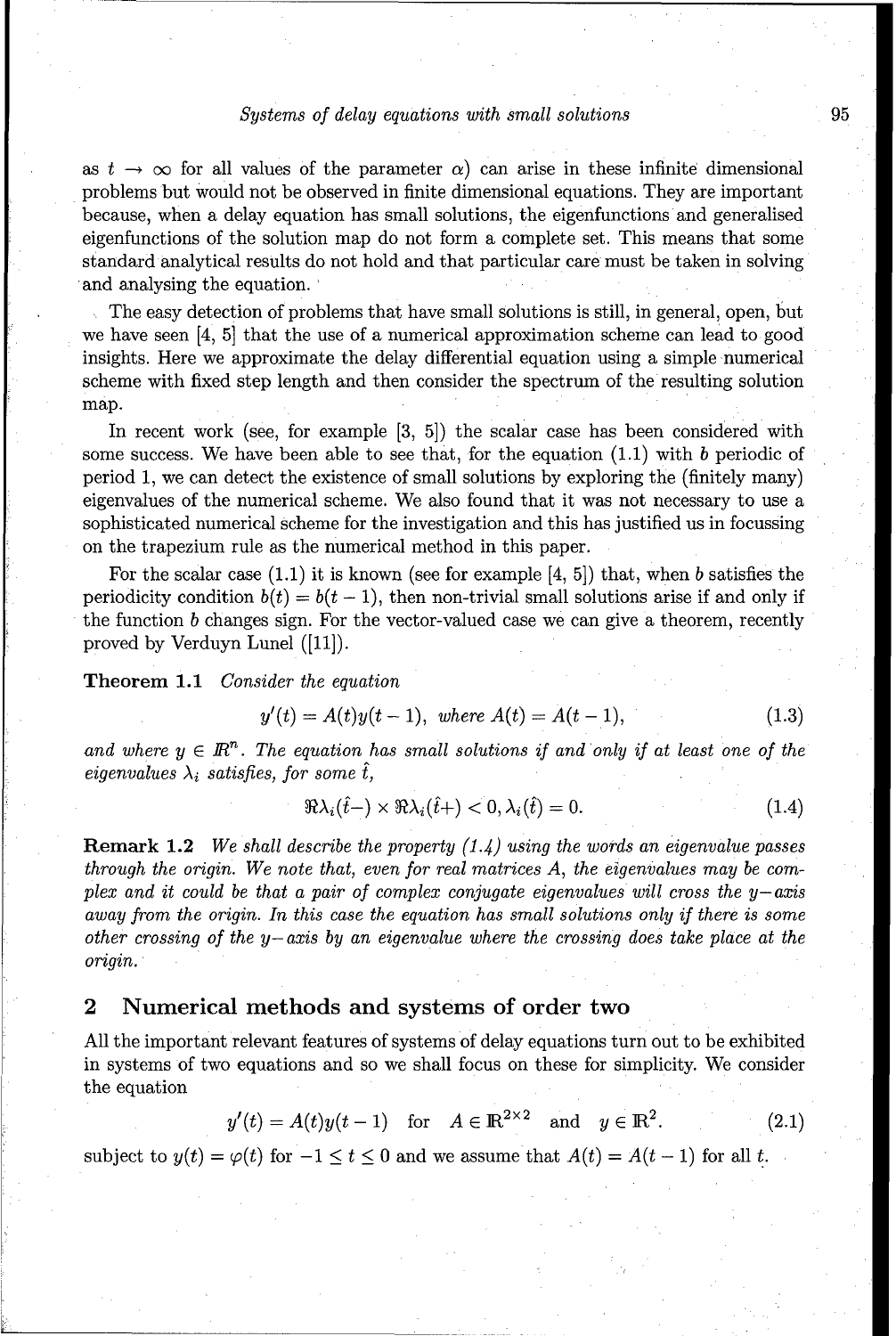96 *N. J. Ford and* P. Lumb

We introduce

$$
y(t) = \begin{pmatrix} x_1(t) \\ x_2(t) \end{pmatrix}, \quad A(t) = \begin{pmatrix} \alpha(t) & \beta(t) \\ \gamma(t) & \delta(t) \end{pmatrix}, \quad \varphi(t) = \begin{pmatrix} \varphi_1(t) \\ \varphi_2(t) \end{pmatrix}.
$$
 (2.2)

We apply the trapezium rule with step length  $h = \frac{1}{N}$  and introduce the approximations  $x_{1,j} \approx x_1(jh)$ , and  $x_{2,j} \approx x_2(jh), j > 0$ ;  $x_{1,j} = \varphi_1(jh), x_{2,j} = \varphi_2(jh), -N \le j \le 0$ . Set

$$
y_n = \left( x_{1,n}, x_{1,n-1}, \ldots, x_{1,n-N}, x_{2,n}, x_{2,n-1}, \ldots, x_{2,n-N} \right)^T. \tag{2.3}
$$

We note that, as in the one-dimensional case (see **[3,** 4, 5]), we can write the numerical scheme as  $y_{n+1} = A(n)y_n$ , where the matrix  $A(n)$  now takes the form

|          | $\begin{array}{c} 1 \ 1 \end{array}$ | $\mathbf{0}$ |  | $\cdots$ 0 $\frac{h}{2}\alpha_{n+1}$ $\frac{h}{2}\alpha_n$ 0 $\cdots$ 0 $\frac{h}{2}\beta_{n+1}$ $\frac{h}{2}\beta_n$<br>$\cdots$ $\cdots$ 0 0 $\cdots$ 0 0 |          |          |  |                                       |                       |       |
|----------|--------------------------------------|--------------|--|-------------------------------------------------------------------------------------------------------------------------------------------------------------|----------|----------|--|---------------------------------------|-----------------------|-------|
|          |                                      |              |  |                                                                                                                                                             |          |          |  |                                       |                       |       |
|          |                                      |              |  |                                                                                                                                                             |          |          |  |                                       |                       |       |
|          |                                      |              |  |                                                                                                                                                             |          |          |  |                                       |                       |       |
| $A(n) =$ | $\begin{matrix}0\\0\end{matrix}$     |              |  |                                                                                                                                                             | $\bf{0}$ |          |  |                                       |                       | (2.4) |
|          |                                      |              |  | $\cdots$ $\cdots$ $\frac{b}{2}\gamma_{n+1}$ $\frac{b}{2}\gamma_n$ 1<br>$\cdots$ $\cdots$ 0 1                                                                |          | $\theta$ |  | $0 \ldots 0 \frac{h}{2} \delta_{n+1}$ | $\frac{h}{2}\delta_n$ |       |
|          |                                      |              |  |                                                                                                                                                             |          |          |  |                                       |                       |       |
|          |                                      |              |  |                                                                                                                                                             |          |          |  |                                       |                       |       |
|          |                                      |              |  |                                                                                                                                                             |          |          |  |                                       |                       |       |
|          |                                      |              |  |                                                                                                                                                             |          |          |  |                                       |                       |       |

The sequence of matrices  $\{A(n)\}\$ is periodic, of period *N* (since the function *A* is periodic of period 1) and  $y_2 = A(1)y_1, y_3 = A(2)A(1)y_1$  and so on. Therefore  $y_{N+1} = Cy_1$ where  $C = A(N)A(N - 1)$ ..... $A(2)A(1)$ .

Remark 2.1 *The key to extending our discussion to larger systems, and indeed, to* gaining a full understanding *of the approach, is to note that in both the* matrix A(n) and the matrix *C the original block structure* is *retained. Therefore although the matrices*  $A(n)$  and *C* are considerably larger than the original  $2 \times 2$  matrix  $A(t)$  in the problem, they are made up *of* 4 *blocks* in a 2 x 2 formation. *Indeed the contents of each block* is completely determined by our numerical *method (the* trapezium rule) and *the values of the corresponding function, respectively*  $\alpha, \beta, \gamma, \delta$ . There is no pollution of the blocks from the neighbouring functions.

We consider three different cases:

(1)  $\beta(t) = \gamma(t) = 0$  so that the matrix A is diagonal,

(2) either  $\beta(t) = 0$  or  $\gamma(t) = 0$  so that the matrix A is triangular, and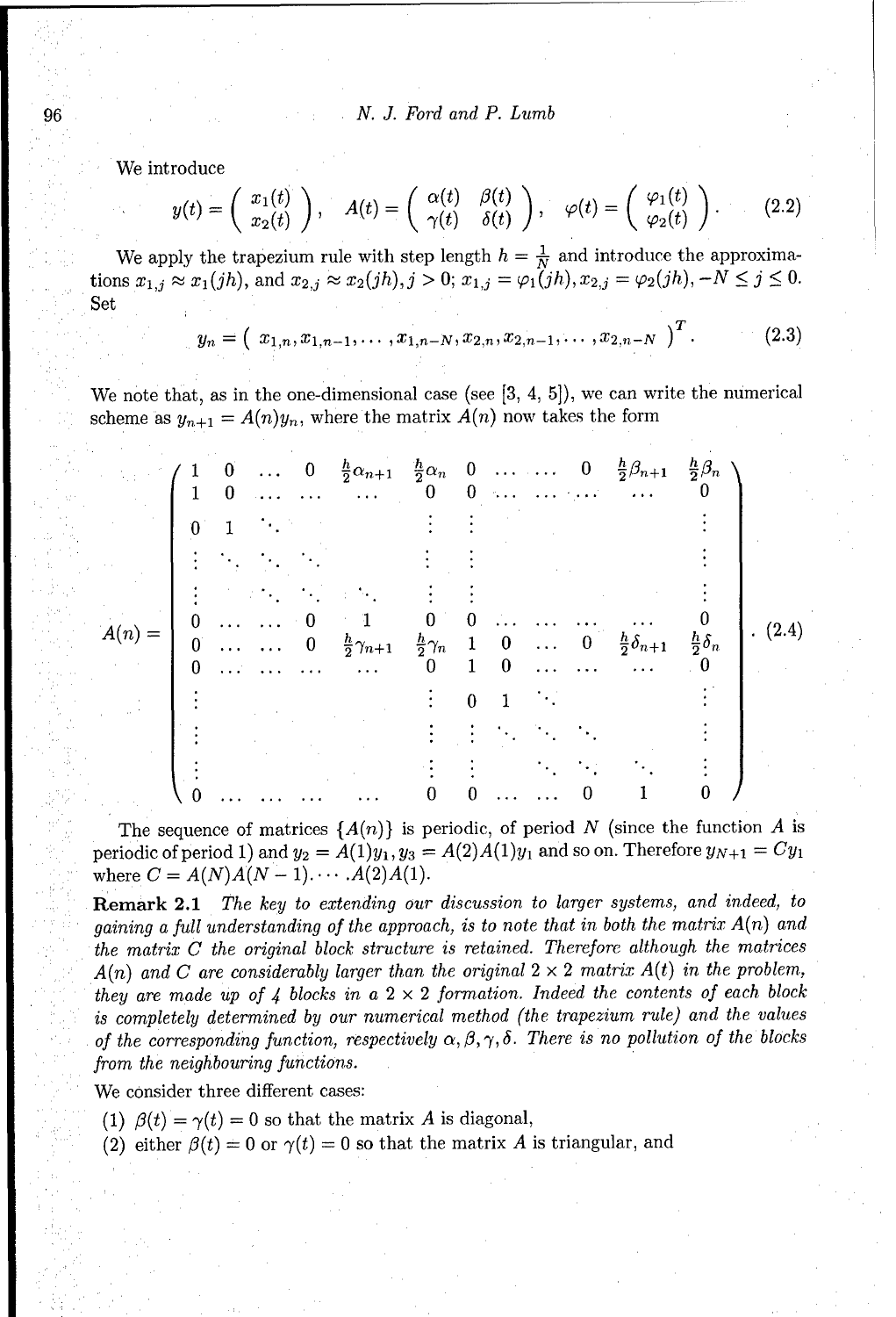(3) the matrix  $A$  is neither diagonal nor triangular.

The first two cases can be dealt with quite quickly because of the fact that real diagonal and triangular matrices have only real eigenvalues and these eigenvalues lie on the diagonal. Therefore in these two cases we need consider only the question of whether the eigenvalues pass through zero; we do not need to concern ourselves with possible complex eigenvalues whose real parts change sign away from the origin.

We can go further: a diagonal matrix A leads to a block diagonal matrix  $A(n)$  (with non-zero blocks top left and bottom right). Now by simple matrix theory we know that the eigenvalues of such a matrix are simply the union of the eigenvalues of the two blocks. A similar argument applies when there is a triangular matrix A because the matrices  $A(n)$  are then block triangular. It follows that, for both of cases 1 and 2. the 2-dimensional eigenvalue problem simply reduces to two 1-dimensional problems. Therefore, when we consider the eigenspectra of the numerical schemes in cases 1 and 2, we expect the result to be the superposition of the eigenspectra from the two block matrices on the diagonal of *C.*

Case 3 is more complicated and we shall return to it after we give brief examples of Cases 1 and 2.

### **3** How to recognise small solutions: our previous work

Space restrictions here prevent us from giving a great many details of our previous work, but we provide a summary to show how the current investigation builds on the scalar case. In  $[3]$  we considered the eigenspectra of the matrix C. We showed that there were three characteristic patterns for the eigenspectra, represented by Figure 1. We take the presence of the closed loops that cross the  $x$ -axis to be characteristic of the cases where small solutions arise.



FIG. 1. Eigenspectra where  $b(t)$  has no change of sign on [0, 1] (left), where  $b(t)$  has a change of sign on [0, 1] and  $\int_0^1 b(s)ds = 0$  (centre), and where  $b(t)$  has a change of sign on  $[0, 1]$  and  $\int_0^1 b(s)ds \neq 0$  (right).

## **4** The cases when  $\beta(t) = 0$  and/or  $\gamma(t) = 0$

As we have remarked already, the eigenspectrum when A is diagonal or triangular is just the same as the eigenspectra of the block matrices from the diagonal of C. We expect to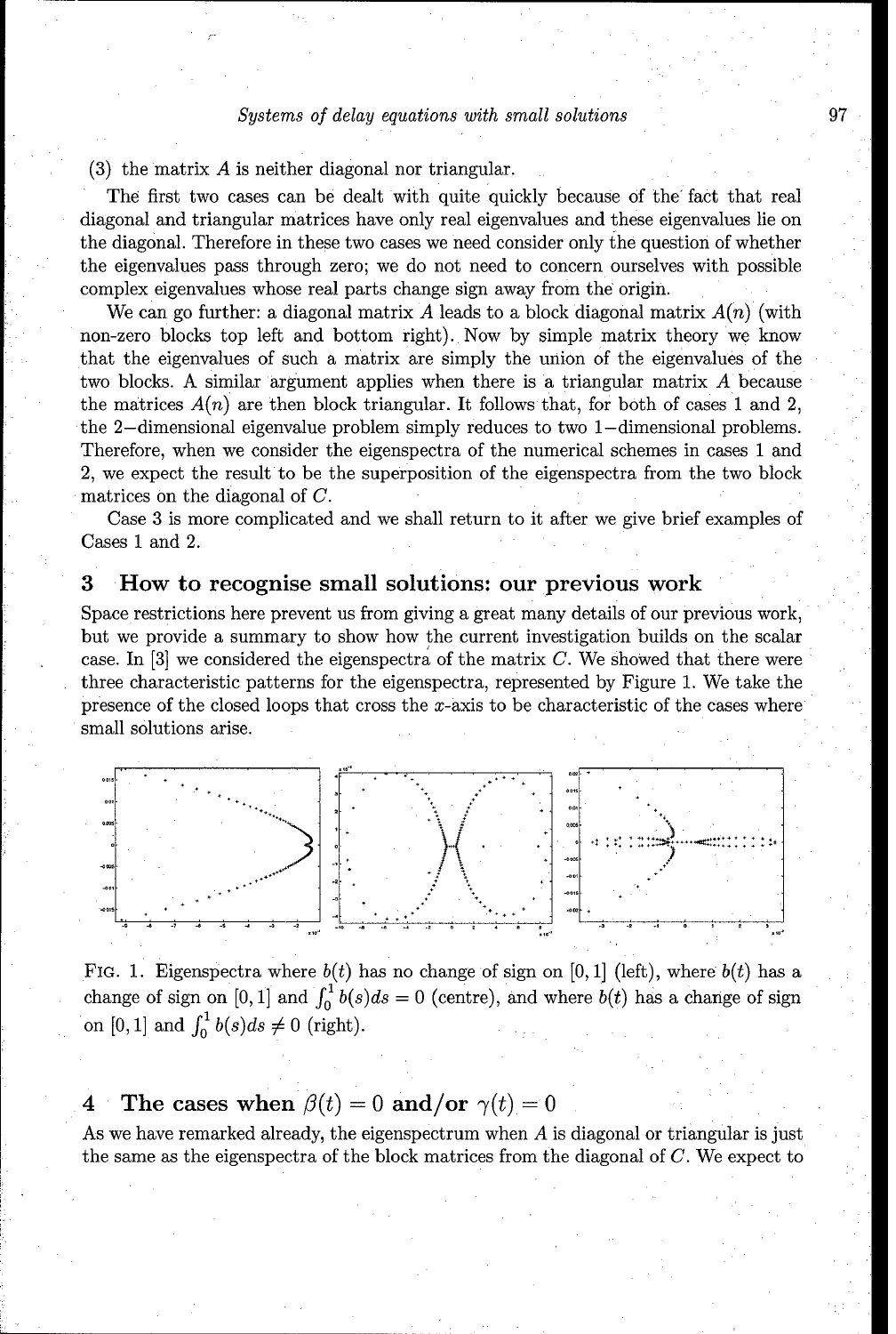find the eigenspectra superimposed, which is indeed what we see in the examples given. Here we assume that at least one of  $\gamma(t)$  or  $\beta(t)$  is zero; the plots are then independent of the values taken by the other.

**Example 4.1** We solve (2.1) with the choice  $\alpha(t) = \sin 2\pi t + 1.4$  and  $\delta(t) = \sin 2\pi t + 0.5$ . Here  $\alpha$  does not change sign but  $\delta$  does change sign. We expect small solutions and Figure 2 provides confirmation.

**Example 4.2** Now we solve (2.1) with  $\alpha(t) = \sin 2\pi t$  and  $\delta(t) = \begin{cases} -0.3 & \text{for } t \in (0, \frac{1}{2}], \\ 0.7 & \text{for } t \in (\frac{1}{2}, 1]. \end{cases}$ This time both  $\alpha$  and  $\delta$  change sign and we expect small solutions (see Figure 2).



FiG. 2. Eigenspectra for Example 4.1 (left) and Example 4.2 (right).

#### 4.1 The general two dimensional case

We now move on to consider the case when neither of  $\beta(t), \gamma(t)$  is identically zero. In this situation the eigenvalues of  $A(t)$  can be complex and so may cross the y-axis away from the origin.

First, we recall that  $det(A)$  is the product of the eigenvalues of A so that, by Theorem 1.1, it follows that  $det(A) = 0$  is a necessary condition for small solutions. However this condition cannot be used to characterise equations where small solutions arise; if the eigenvalues of A are real and one passes through the origin, then  $det(A)$  will change sign. If the eigenvalues of A are a complex conjugate pair and cross the y-axis at the origin then  $det(A)$  will instantaneously take the value zero but will otherwise remain positive (the same behaviour as when a real eigenvalue becomes zero but does not change sign). Therefore one cannot expect a change of sign in  $\det(A)$  whenever there are small solutions. The fact that the trace of  $A$  is the sum of the eigenvalues of  $A$  can be used to characterise this case.

We summarise. For a real matrix A:

- (1) if  $det(A)$  changes sign then there are small solutions,
- (2) if  $\det(A)$  becomes zero instantaneously and trace(A) simultaneously changes sign then there are small solutions,
- (3) if  $\det(A)$  becomes zero instantaneously and trace(A) does not simultaneously change sign then there are no small solutions indicated.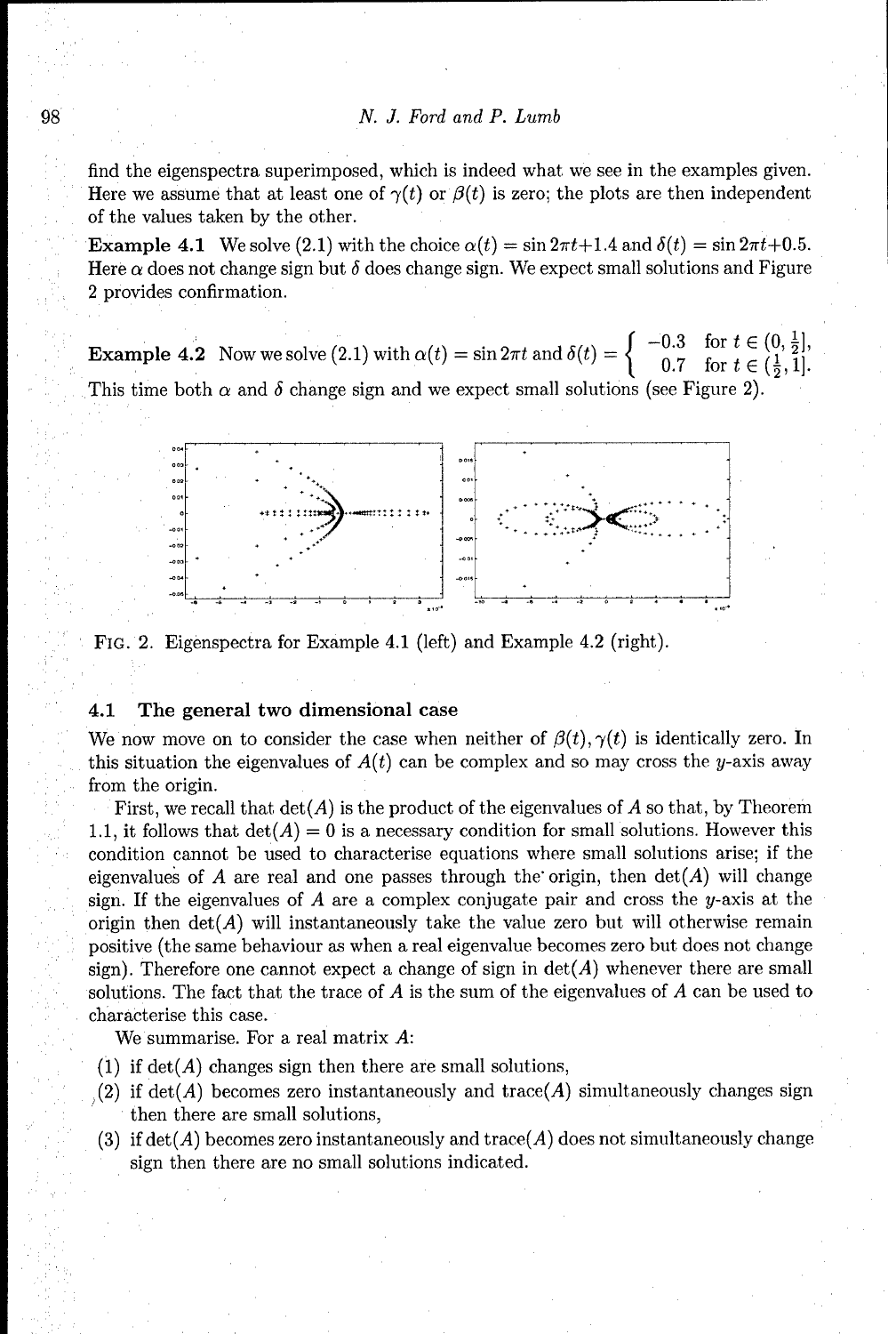#### *Systems of delay equations with small solutions*  $99$

Example 4.3 We first consider the case when the matrix A takes the form

$$
A(t) = \begin{pmatrix} \sin 2\pi t + a & \sin 2\pi t + b \\ \sin 2\pi t + c & \sin 2\pi t + d \end{pmatrix}.
$$

By judicious choice of the constants a, *b, c, d* one can produce different types of behaviour. One can see that  $|A(t)| = (a + d - b - c) \sin 2\pi t + (ad - bc)$ . We will illustrate with the following choices of the constants

**Case 1:**  $a = 1.5, b = 0.7, c = 0.5, d = 0.5$  where the determinant changes sign, **Case 2:**  $a = -2, b = 0.8, c = 1.8, d = 0.7$  where, again, the determinant changes sign, **Case 3:**  $a = 1.6, b = 0.8, c = 1.8, d = 0.7$  where the determinant never becomes zero.

From the plots for cases 1 and 2, we can easily see the presence of small solutions in the eigenspectra shown in Figure 3. In the Case 3, the eigenspectra in Figure 3 indicate that, as expected, no small solutions are present.



**Example 4.4** Next, we consider the case when the matrix  $A$  takes the form

 $A(t) = \begin{pmatrix} \sin 2\pi t & -(\sin 2\pi t + b) \\ \sin 2\pi t + b & \sin 2\pi t \end{pmatrix}$ 

We choose the constant  $b$  in the following ways

- **Case 4:**  $b = 0$  so that  $det(A)$  becomes instantaneously zero at the same value that trace(A) changes sign and the complex eigenvalues of A cross the y-axis at the origin,
- **Case 5:**  $b = 0.05$  so that the complex eigenvalues of A cross the y-axis away from the origin.

Here we can see that the characteristic shapes we familiar from our earlier work are not reproduced and further investigation is called for. We remark that (in the zoomed versions) the eigenspectrum where small solutions arise passes through the origin. This property is reproduced also for all other examples that we have tried.

**Example 4.5** Now we consider the case when the matrix A takes the form

$$
A(t) = \left( \begin{array}{cc} t & t+b \\ -t-b & t \end{array} \right)
$$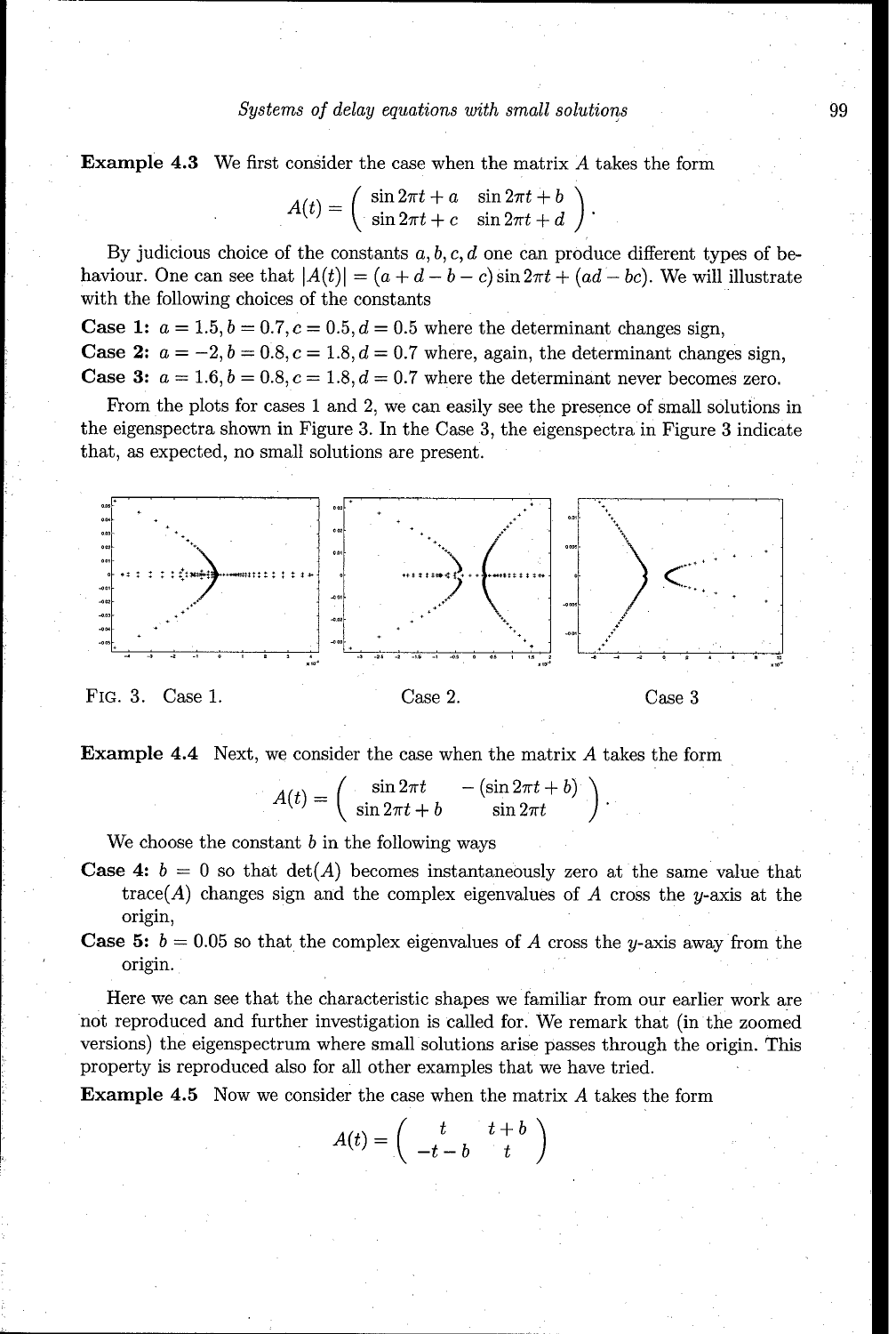



FIG. 4. Left: Case 4. Right: Case 5 and (below) zoomed versions.

for  $t \in [-0.5, 0.5), A(t) = A(t-1)$  for  $t \ge 0.5$  then it follows that A has complex eigenvalues that cross the y-axis at  $y = b$  when  $t = 0$ . We plot the eigenspectra for **Case 6:**  $b = 0$  so the eigenvalues of A cross the y-axis at the origin, **Case 7:**  $b = 0.01$  so the eigenvalues of A cross the y-axis away from the origin.



FIG. 5. Left: Case 6. Right: Case 7 and (below) zoomed versions